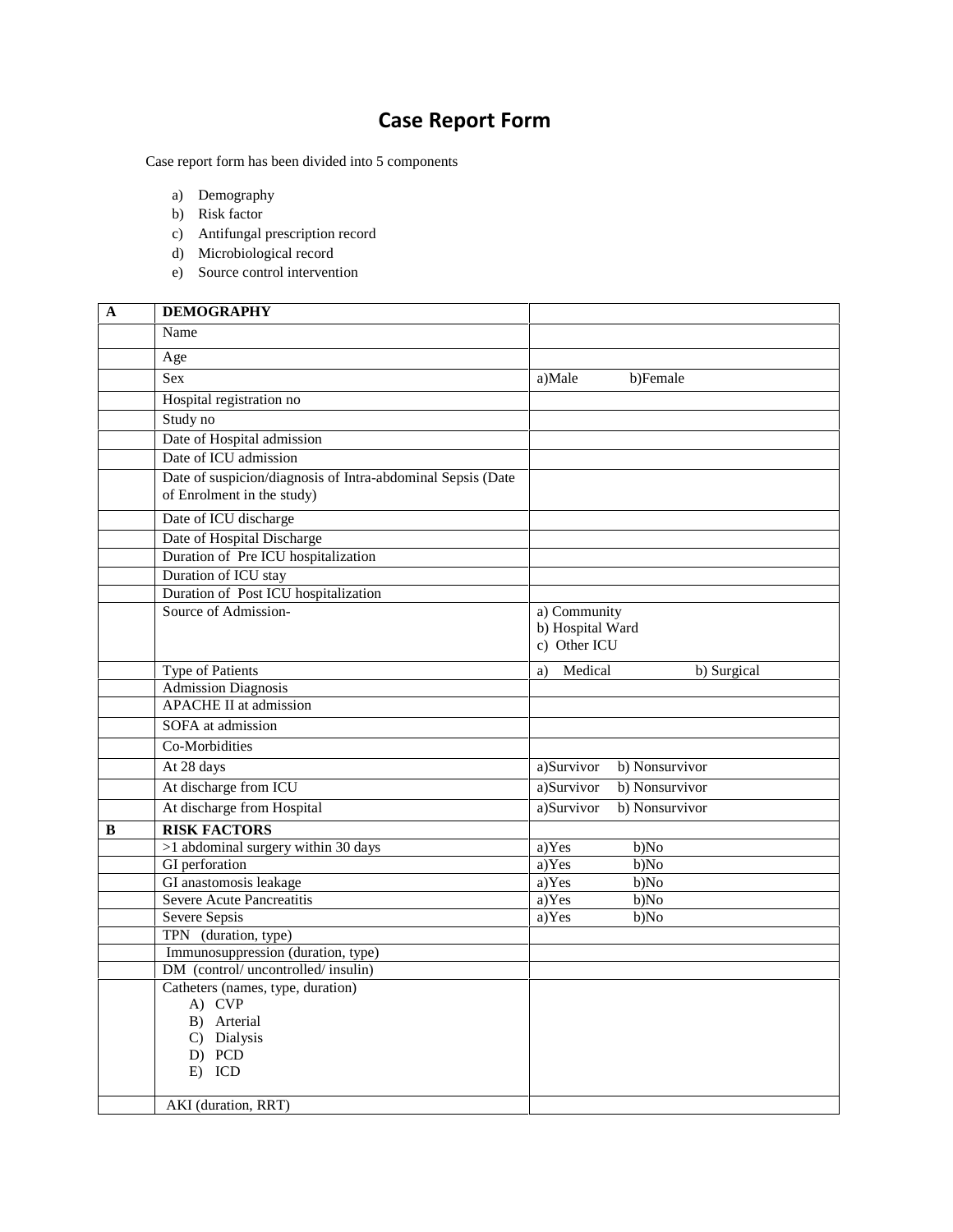|             | CKD (duration, RRT)                                    |                                                    |
|-------------|--------------------------------------------------------|----------------------------------------------------|
|             | Hepatic dysfunction (duration)                         |                                                    |
|             | CLD (duration, stage)                                  |                                                    |
|             | Mechanical ventilation (elective/emergency, duration)  |                                                    |
|             | Antibiotic use (duration, type)                        |                                                    |
|             | Shock (duration, requirement of vasopressor)           |                                                    |
|             | Multifocal colonization (CI/CCI)                       |                                                    |
|             | Malnutrition (BM/duration/grade)                       |                                                    |
|             | Alcoholic (duration/dose)                              |                                                    |
|             | Malignancy(duration/stage/treatment)                   |                                                    |
|             | Steroid use (duration/dose)                            |                                                    |
| $\mathbf C$ | <b>ANTIFUNGAL PRESCRIPTION</b>                         | Yes<br>b) No<br>a)                                 |
| 1)          | <b>Total duration of Antifungal therapy</b>            |                                                    |
| 2)          | Was a combination therapy used? (name, duration, dose) |                                                    |
| 3)          | <b>Drug Name</b>                                       |                                                    |
|             | Reason for starting                                    | Prophylaxis b) Empirical c) Targeted<br>a)         |
|             | Route                                                  |                                                    |
|             | Dose                                                   |                                                    |
|             | <b>Reason for Discontinuation</b>                      | Lack of response<br>a)                             |
|             |                                                        | Clinical improvement<br>b)                         |
|             |                                                        | Completion of prescribed duration<br>c)            |
|             |                                                        | Renal dysfunction<br>$\rm d$                       |
|             |                                                        | Hepatic dysfunction<br>e)                          |
|             |                                                        | Cost<br>f)                                         |
|             |                                                        | Death of the patient<br>g)                         |
|             |                                                        | Other -specify<br>h)                               |
|             | <b>Start Date</b>                                      |                                                    |
|             | Stop date                                              |                                                    |
|             | <b>Total Duration</b>                                  |                                                    |
| 4)          | <b>Drug Name</b>                                       |                                                    |
|             | Reason for starting                                    | a)Prophylaxis b) Empirical c) Targeted             |
|             | Route                                                  |                                                    |
|             | Dose                                                   |                                                    |
|             | <b>Reason for Discontinuation</b>                      | Lack of response<br>a)                             |
|             |                                                        | b) Clinical improvement                            |
|             |                                                        | Completion of prescribed duration<br>$\mathbf{c})$ |
|             |                                                        | Renal dysfunction<br>$\rm d$                       |
|             |                                                        | Hepatic dysfunction<br>e)                          |
|             |                                                        | Cost<br>f)                                         |
|             |                                                        | Death of the patient<br>g)<br>Others- specify      |
|             | <b>Start Date</b>                                      | h)                                                 |
|             | Stop date                                              |                                                    |
|             |                                                        |                                                    |
|             | <b>Total Duration</b>                                  |                                                    |

| <b>MICROBIOLOGY RECORD</b>                       |  |
|--------------------------------------------------|--|
| Date of Diagnosis of intra abdominal sepsis      |  |
| Date of Microbiological sampling done            |  |
| Date of Culture positivity                       |  |
| Organism grown                                   |  |
| Sensitivity (chart needed)                       |  |
| Date of Diagnosis of intra abdominal Candidiasis |  |
| Date of Microbiological sampling done            |  |